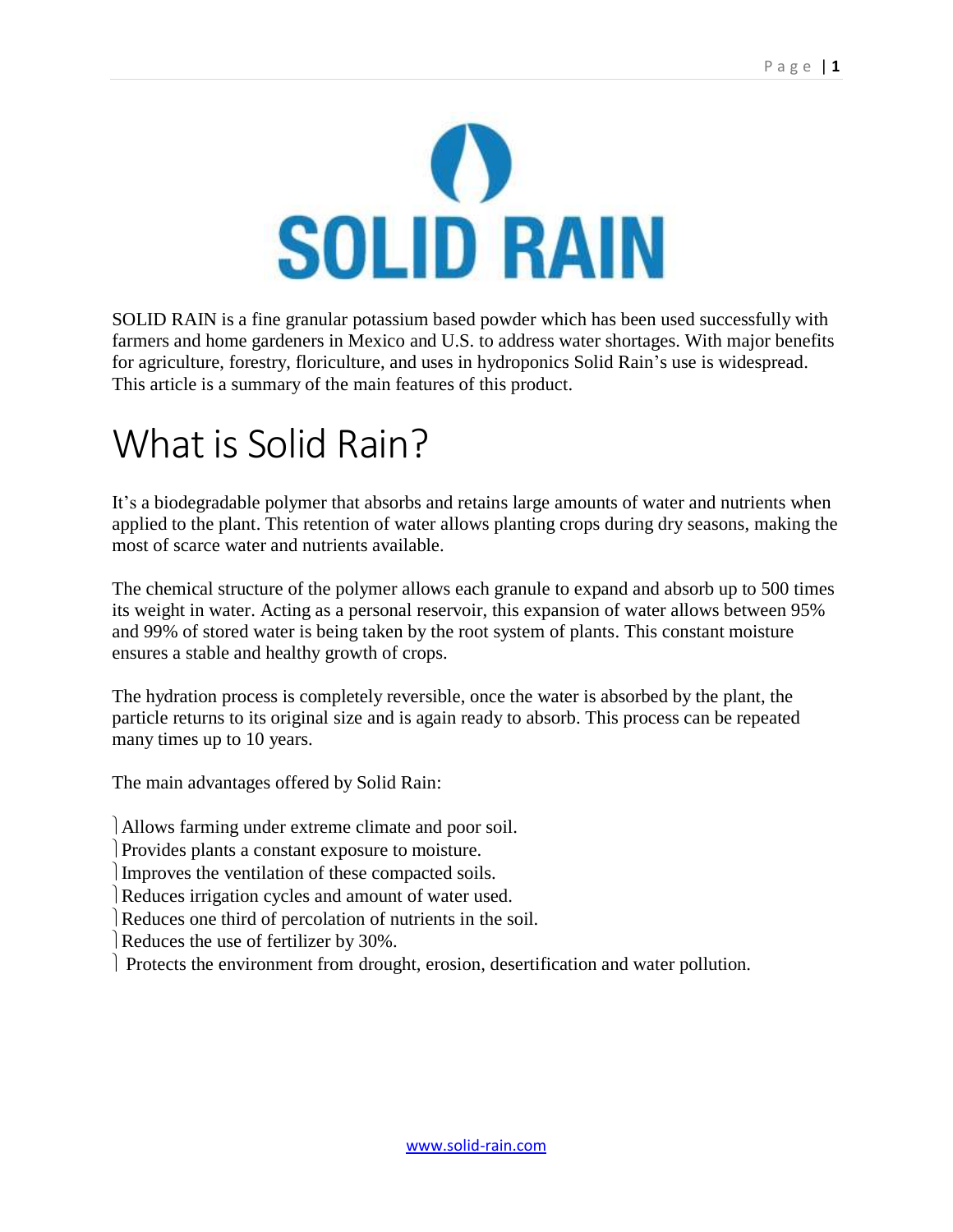# Application Areas

The application fields are as diverse as there cultivation. For purposes of this article we have classified into the following groups:

Transplanted Crops: These are crops that grow in nurseries and are then taken to a field. Examples of such crops are forest species, fruit trees, and any other plant that can be found in your local nursery. Transplantation leads to problems arising from water stress, causing high mortality rates or stunt growth. Adding Solid Rain substantially reduced mortality rates and eliminates problems of stress.

Hydroponics: These are crops grown on specially prepared substrates. We highlight within this group flowers and vegetable crops. Here, the main problems are the low moisture retention capacity of the flowers and vegetable crops, thus higher volumes of water and nutrients are used. The use of Solid Rain has led to water savings between 30% and 50% in greenhouse crops and has significantly increased the productivity of horticultural crops from 80% to 100%. Meaning less water and nutrients used while nearly doubling the production.

Field Crops: Open field crops are usually worked with heavy machinery. These crops can be irrigated or depend solely on rain. Their main problem here is the scarcity of water resources and the high cost of irrigation. With the correct dosage of Solid Rain there has been significant productivity gains in crops of at least 50% while watering up to 90% less.

Other applications: Transportation of bare root seedlings, mulching, hidroseeding, pastures, gardens, cuttings, bare root planting.

### Features

Benefits to soil

The incorporation of Solid Rain in the soil improves soil structure and moisture holding capacity. This reduces leaching and increases water and nutrients for plants.

Minimize evaporation and percolation

Water loss by percolation or evaporation is no longer a problem with Solid Rain. The interval between irrigations can be doubled or even tripled. Additionally, the extra reserve of water in the soil prevents additional stress to the plant due to water shortages. This is especially important in areas or periods with low precipitation.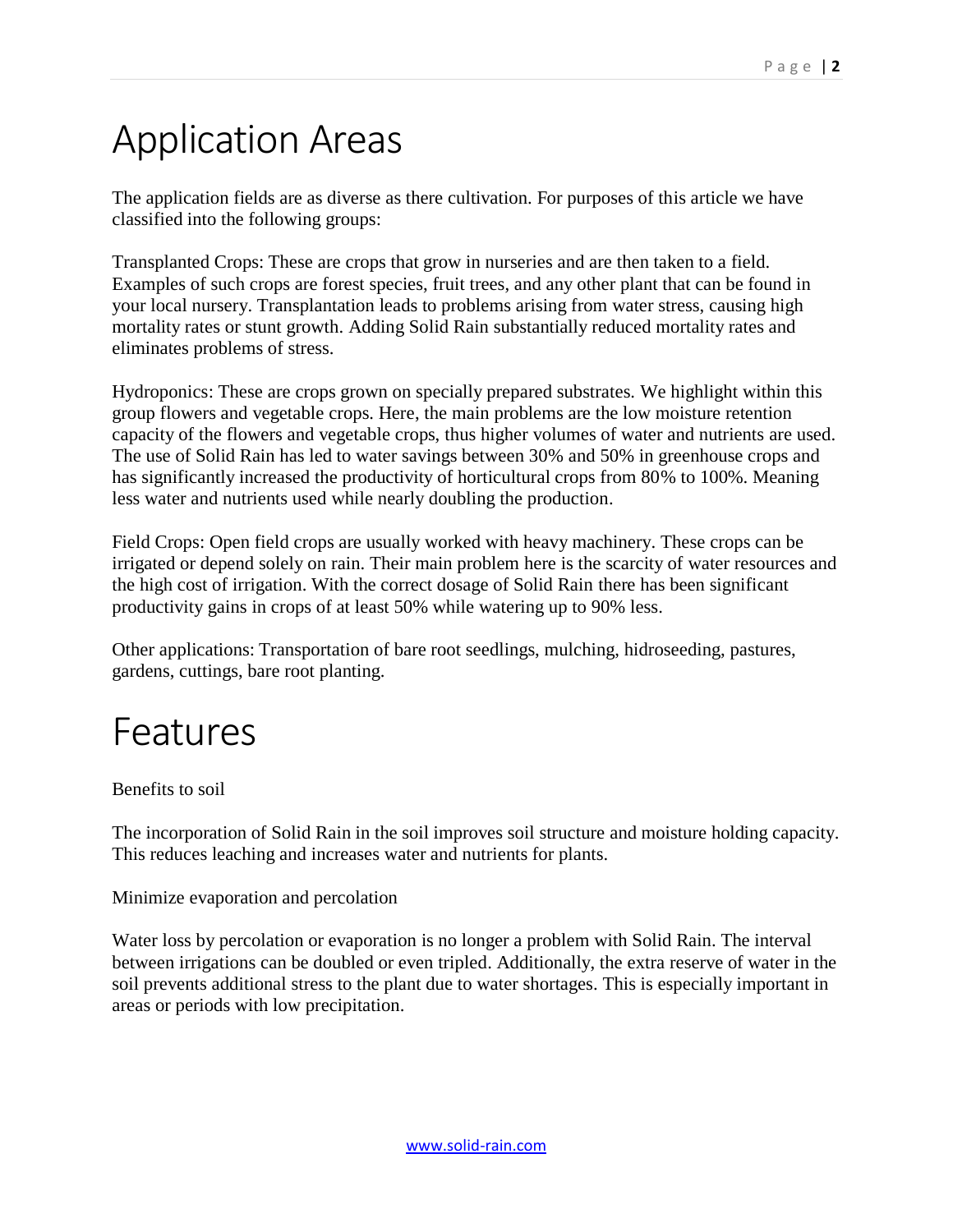Fertilizer Support

Soluble fertilizers can work in combination with Solid Rain to provide a slow release to the plant. Solid Rain absorb, stores and release soluble fertilizer and nutrients almost as fast as water does. Thus reduce leaching losses of fertilizer (especially nitrogen) and other important nutrients.

However, the presence of salts reduces the holding capacity of Solid Rain, but is corrected by increasing the amount of product per liter of water. The main factors that affect retention are iron, phosphates and lime.

# Instructions for use

The instructions for use of a Solid Rain are quite simple. It can be applied in dry or hydrated form.



#### For Lawns and Grasses







| Step 1:                                  | Step 2:                              | Step 3:                                                                                  |
|------------------------------------------|--------------------------------------|------------------------------------------------------------------------------------------|
| Mow the lawn down as much<br>as you can. | Aerate the floor by making<br>holes. | Apply Solid Rain and add a<br>layer of topsoil. Water<br>extensively for first use only. |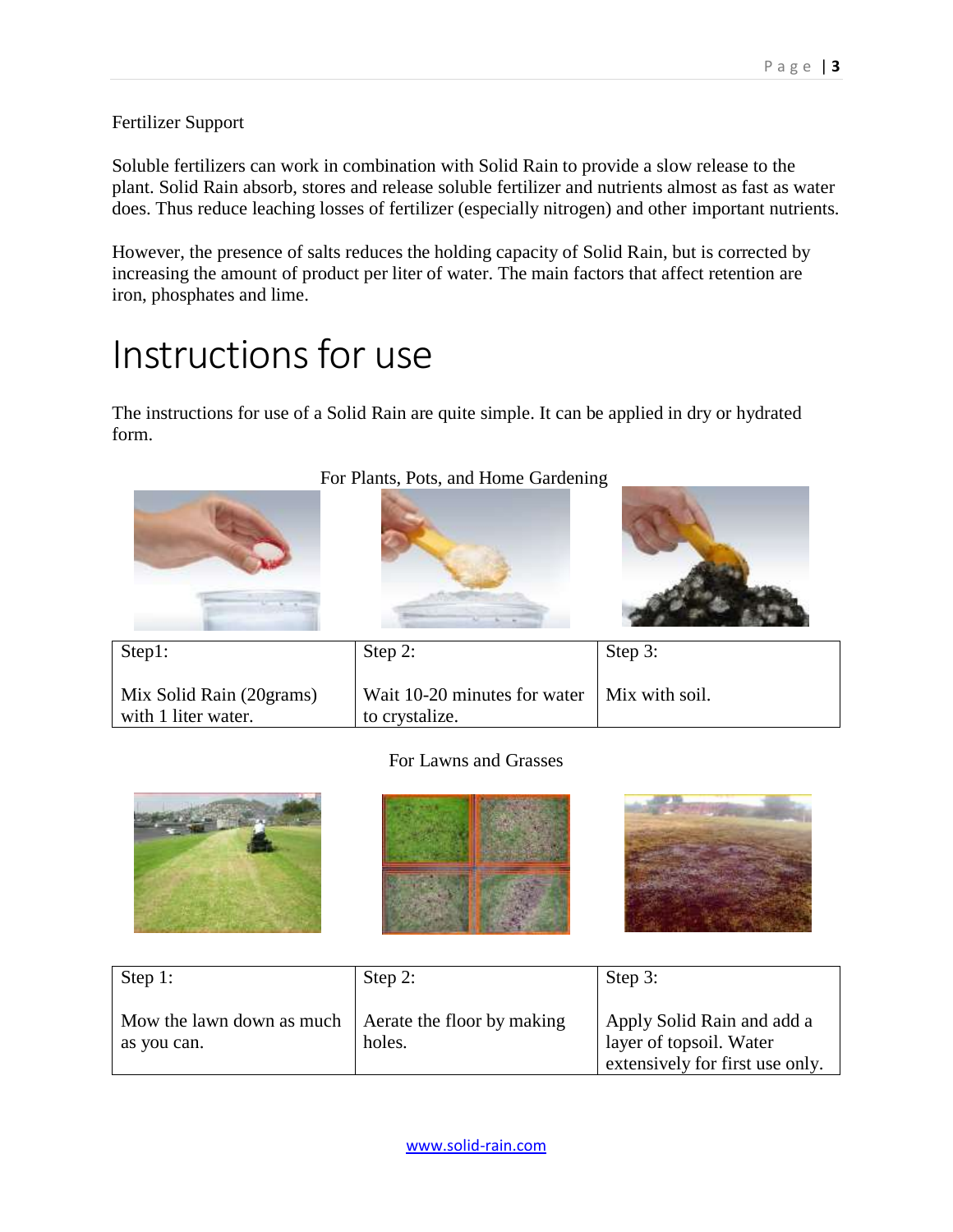#### Trees and Agriculture



With trees, you must apply on the absorbing roots on the plants. These roots are usually located where the leaves stop growing outwards, also known as the canopy. You must dig a hole around the canopy and apply the product there.



For Agriculture you apply the Solid Rain where the plow was originally ran through. You apply it in dry or hydrated form and you plant seed right in it once it is mixed with the soil.

Solid Rain is a highly efficient product and for this reason the doses are quite low, making them economically profitable for farmers. Generally, using 25 kilos per acre with a performance of up to 10 years.

### Results

Forest species: Significant Reduction in mortality (levels close to 0) and reduced maintenance costs from farmers. The initial investment of Solid Rain is recuperated within the first two years while the product continues to serve up to 10 years. Dosage 20g per young tree transplants.